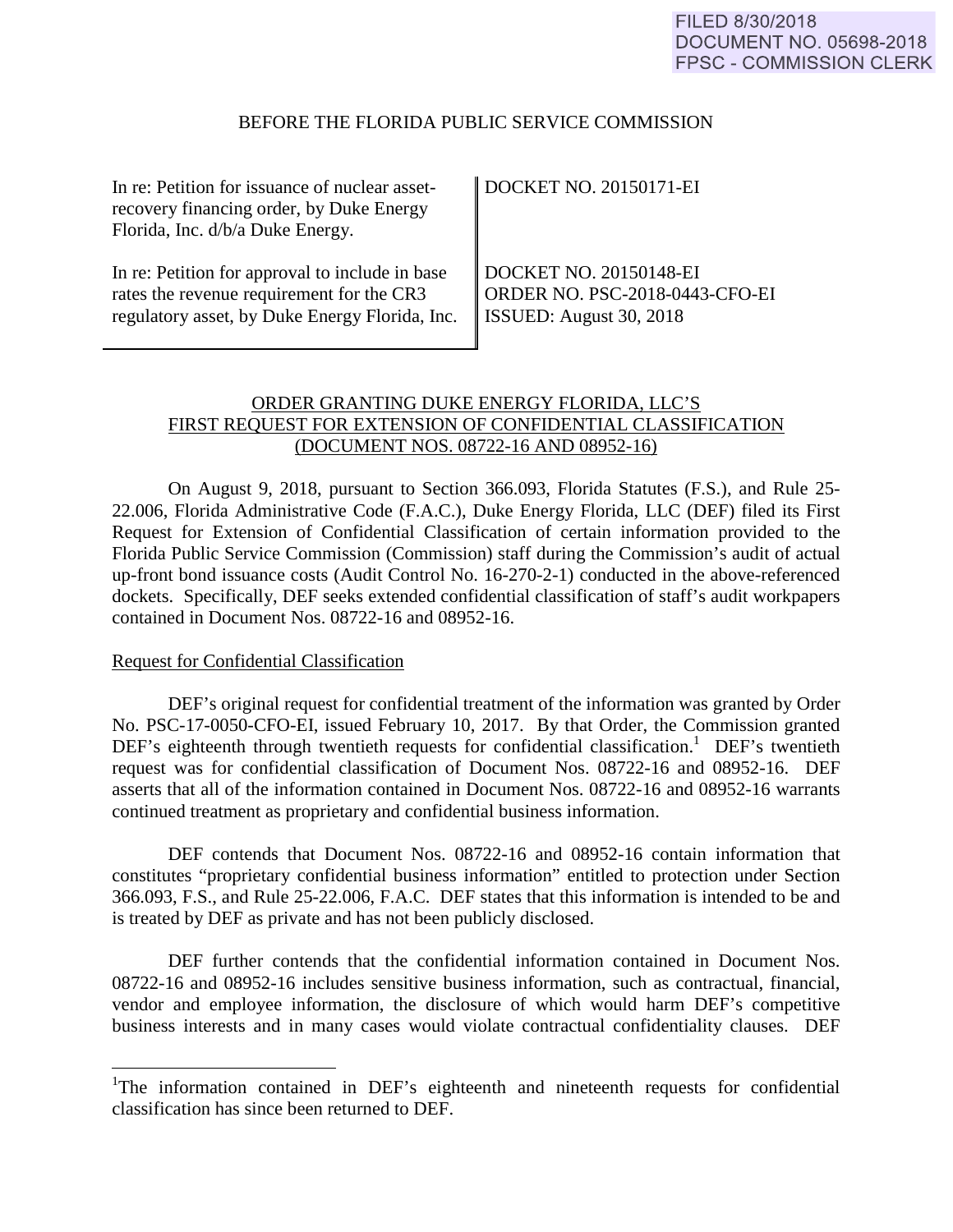## ORDER NO. PSC-2018-0443-CFO-EI DOCKET NOS. 20150171-EI, 20150148-EI PAGE 2

asserts that nothing has changed since the issuance of Order No. PSC-17-0050-CFO-EI to render the information stale or public, and argues that the information is entitled to confidential classification pursuant to Section 366.093(3)(d), (e), and (f), F.S.

## **Ruling**

Section 366.093(1), F.S., provides that records the Commission has found to contain proprietary business information shall be kept confidential and shall be exempt from Chapter 119, F.S. Section 366.093(3), F.S., defines proprietary confidential business information as information that is intended to be and is treated by the company as private, in that disclosure of the information would cause harm to the company's ratepayers or business operations, and has not been voluntarily disclosed to the public. Section 366.093(3), F.S., provides that proprietary confidential business information includes, but is not limited to:

(d) Information concerning bids or other contractual data, the disclosure of which would impair the efforts of the public utility or its affiliates to contract for goods or services on favorable terms.

(e) Information relating to competitive interests, the disclosure of which would impair the competitive business of the provider of the information.

(f) Employee personnel information unrelated to compensation, duties, qualifications, or responsibilities.

Upon review, it appears the above-referenced information satisfies the criteria set forth in Section 366.093(3), F.S., for classification as proprietary confidential business information. The information appears to be audit workpapers that contain contractual, financial, vendor and employee information, the disclosure of which would impair DEF's efforts to contract for goods or services on favorable terms, information relating to competitive interests, and employee personnel information, the disclosure of which would impair the competitive business of the provider of the information. Thus, the information identified in Document Nos. 08722-16 and 08952-16 shall be granted a continuation of confidential classification.

Pursuant to Section 366.093(4), F.S., the information for which confidential classification is granted herein shall remain protected from disclosure for a period of up to 18 months from the date of issuance of this Order. At the conclusion of the 18-month period, the confidential information will no longer be exempt from Section 119.07(1), F.S., unless DEF or another affected person shows, and the Commission finds, that the records continue to contain proprietary confidential business information.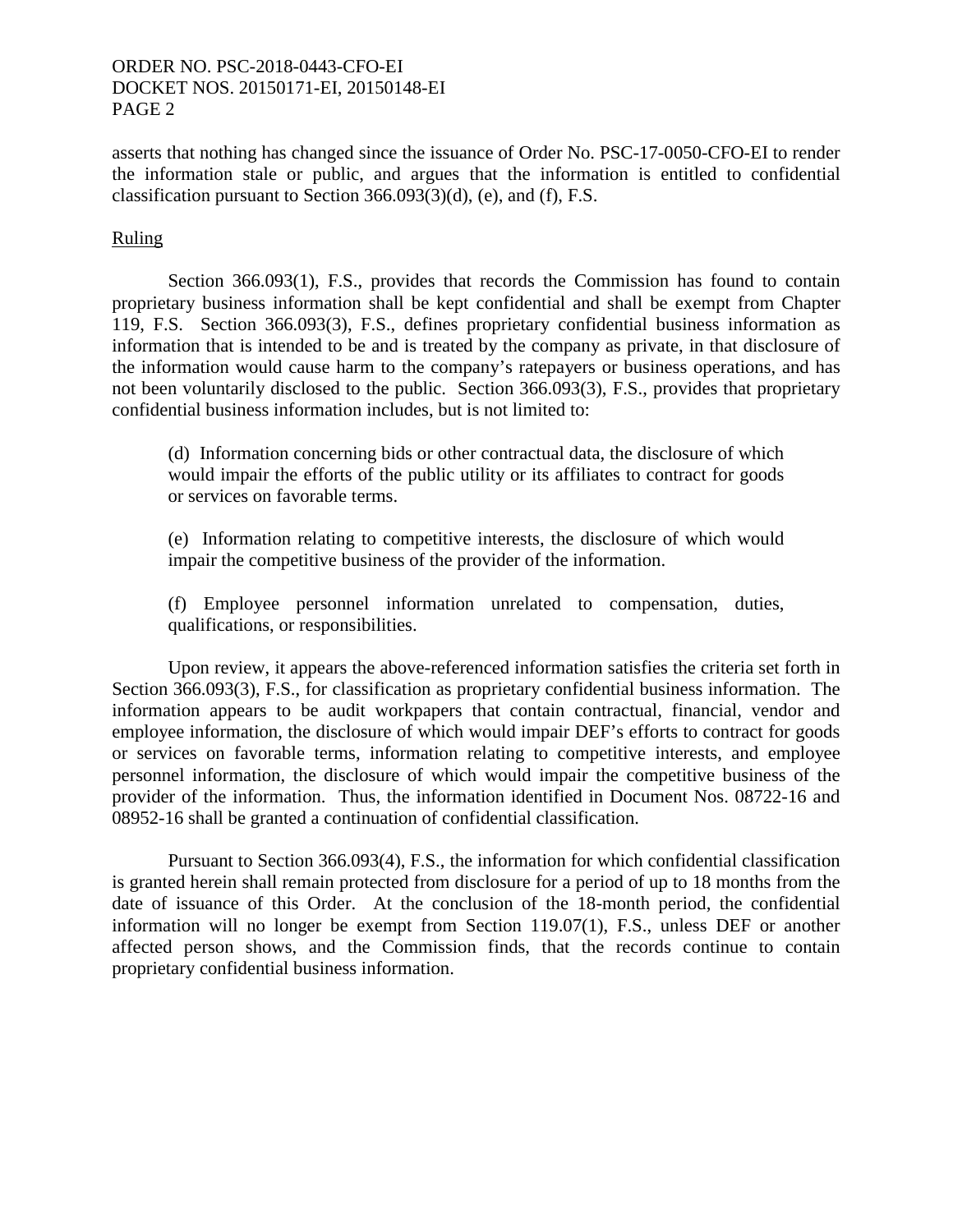## ORDER NO. PSC-2018-0443-CFO-EI DOCKET NOS. 20150171-EI, 20150148-EI PAGE<sub>3</sub>

Based on the foregoing, it is hereby

ORDERED by Commissioner Julie I. Brown, as Prehearing Officer, that Duke Energy Florida, LLC's First Request for Extension of Confidential Classification of the information contained in Document Nos. 08722-16 and 08952-16 is granted. It is further

ORDERED that the information in Document Nos. 08722-16 and 08952-16, for which confidential classification has been granted, shall remain protected from disclosure for a period of up to 18 months from the date of issuance of this Order. It is further

ORDERED that this Order shall be the only notification by the Commission to the parties of the date of declassification of the materials discussed herein.

By ORDER of Commissioner Julie I. Brown, as Prehearing Officer, this 30th day of  $\frac{2018}{2018}$ ,  $\frac{2018}{2018}$ 

**JULIE L BROWN** Commissioner and Prehearing Officer Florida Public Service Commission 2540 Shumard Oak Boulevard Tallahassee, Florida 32399 (850) 413-6770 www.tloridapsc.com

Copies furnished: A copy of this document is provided to the parties of record at the time of issuance and, if applicable, interested persons.